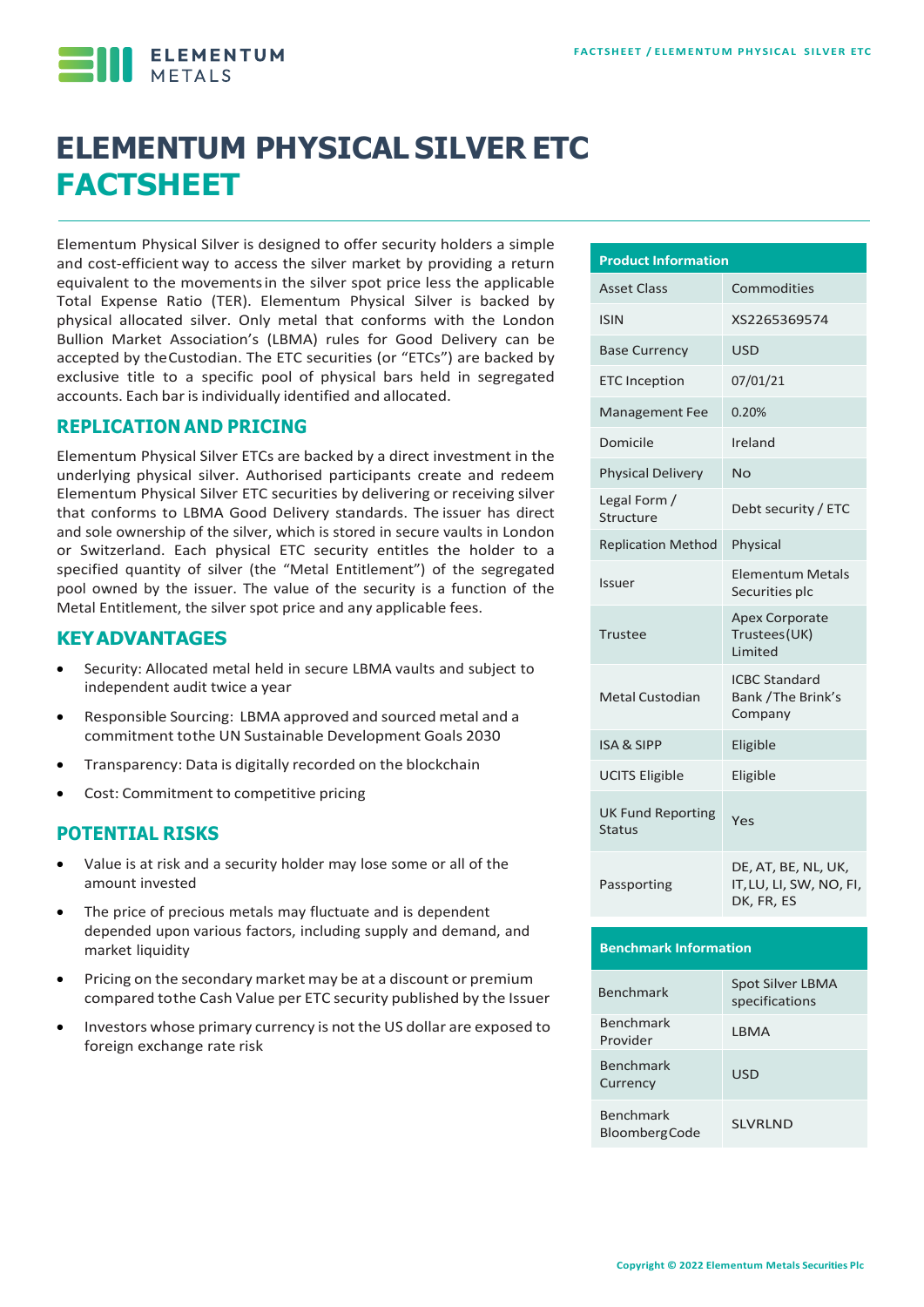

## **SILVER SPOT PRICE (USD/OZ)**



#### **PERFORMANCE SUMMARY**

| <b>Performance Summary</b>    | 1M         | ЗM         | YTD       | 1Y        |  |
|-------------------------------|------------|------------|-----------|-----------|--|
| Elementum Physical Silver ETC | $-16.67\%$ | $-10.81\%$ | $-9.79\%$ | $-22.45%$ |  |
| <b>Benchmark</b>              | $-16.66%$  | $-10.77%$  | $-9.72%$  | $-22.30%$ |  |

Performance for periods under one year is cumulative and over one year is annualised

### **LISTING INFORMATION**

| Exchange           | <b>Trading</b><br><b>Currency</b> | Exchange<br>Ticker | <b>Bloomberg</b><br>Code | <b>RIC</b>     | <b>SEDOL</b>        | <b>ISIN</b>  | WKN /<br>Valor | Listing<br><b>Date</b> |
|--------------------|-----------------------------------|--------------------|--------------------------|----------------|---------------------|--------------|----------------|------------------------|
| Xetra              | <b>EUR</b>                        | <b>OIIB</b>        | OIIB GY                  | OIIBG.DE       |                     | XS2265369574 | A3GNP0         | 18/01/21               |
| <b>LSE</b>         | <b>USD</b>                        | <b>TSLV</b>        | <b>TSLV LN</b>           | <b>TSLV.L</b>  | BMYCKH <sub>2</sub> | XS2265369574 |                | 20/01/21               |
| <b>LSE</b>         | <b>GBX</b>                        | <b>TAGS</b>        | <b>TAGS LN</b>           | TAGS.L         | BKOMVT5             | XS2265369574 |                | 09/04/21               |
| <b>SIX</b>         | <b>CHF</b>                        | <b>TSLV</b>        | <b>TSLV SW</b>           | <b>TSLV.S</b>  |                     | XS2265369574 | 58847211       | 15/06/21               |
| <b>B.</b> Italiana | <b>EUR</b>                        | <b>TSLV</b>        | TSLV IM                  | <b>TSLV.MI</b> |                     | XS2265369574 |                | 17/06/21               |